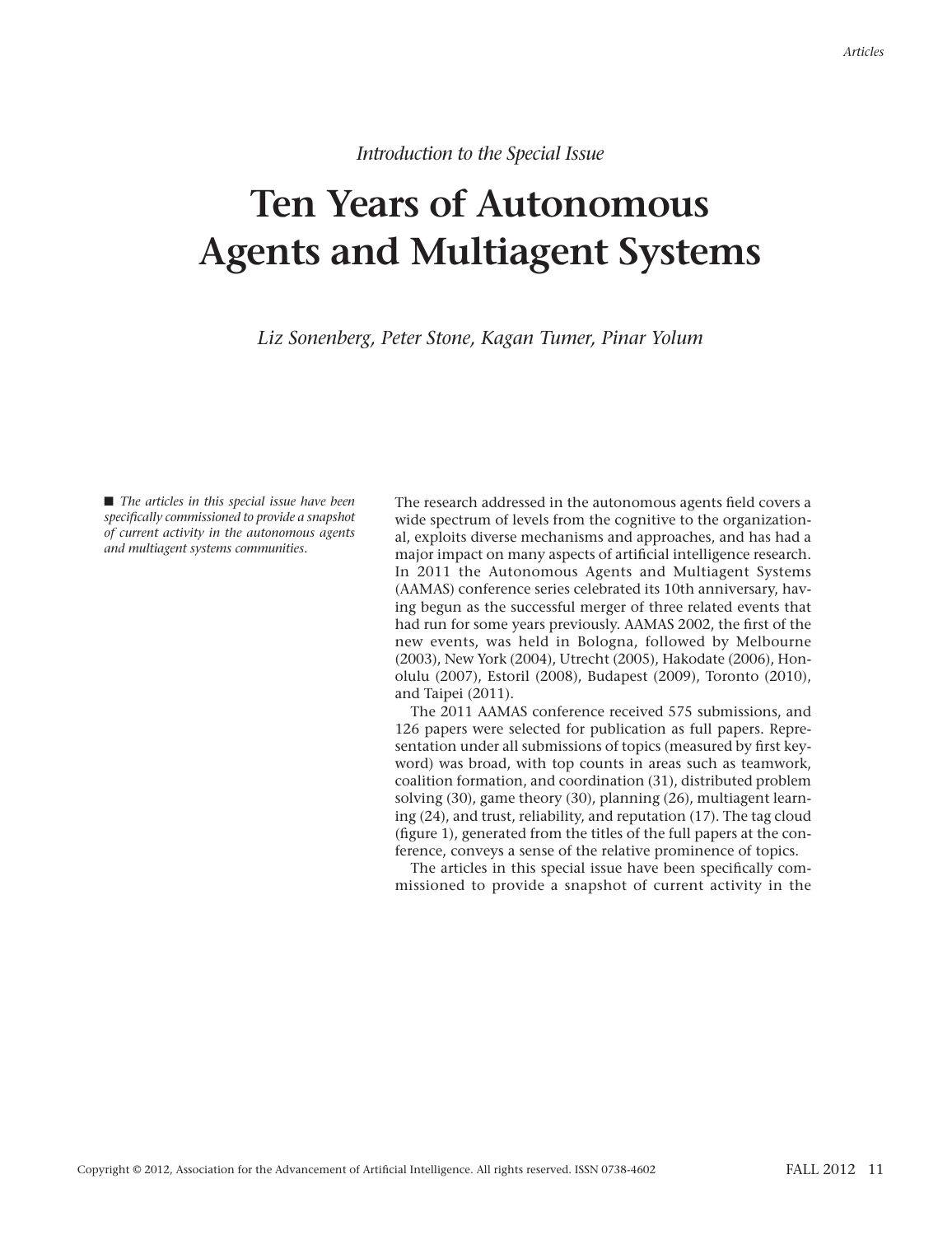agents algorithm applications approach coalition complexity computational control development different distributed efficient evaluate games goal information interaction learning mechanism model multi-agent network optimal performance players policy possible present reasoning results search selection settings social solution solving strategies **System** voting work

*Figure 1. The Tag Cloud Conveys a Sense of the Relative Prominence of Topics.*

autonomous agents and multiagent systems communities. Drawing on our experiences as general and program cochairs of the 2011 AAMAS conference, our request to the authors selected for this special issue was to include material motivating the topic; to give an overview of research in the subfield with pointers to contemporary review articles where feasible; to discuss some of the authors' own contributions to the topic; and to offer an account of challenges or future directions. Of course, none of these elements could be covered comprehensively, so the reader should view this collection as providing an accessible perspective on the diversity of the field, presented through the voices of leading researchers. We hope that readers unfamiliar with the field will be enticed to explore further, and readers closer to the agent research communities will appreciate these articles as providing one of many possible snapshots of a highly active and productive research field.

A feature of research in agent systems is integration. Research on individual agents typically explores the integration of multiple components and capabilities, such as planning, learning, reactivity, goal orientedness, to yield action, typically while the agent is situated in a complex environment. Multiagent systems are distributed systems of actorsrobots, software, or humans — that interact, in a cooperative or competitive way, and achieve outcomes through the explicit or implicit integration of their capabilities. Accordingly, each of the following papers offers a perspective on integration — though the foci and the underlying mechanisms are very varied.

The opening article in this collection, An Overview of Recent Application Trends at the AAMAS Conference: Security, Sustainability, and Safety by Manish Jain, Bo An, and Milind Tambe,

profiles work that ties agent systems research into practical applications. The authors describe several key research threads that draw on the framework of game theory and present deployed applications that are use inspired and advance the state of the art. The article provides an account of several security applications, including relevant algorithms, evaluation, and challenges, and touches on applications in energy management, disaster management, and traffic management.

The second article, Agent-Based Modelling and Simulation by Franziska Klügl and Ana Bazzan, also uses traffic management as an application domain, but in this case, to illustrate agent-based modeling and simulation (ABMS) techniques. This article introduces the core idea of ABM as being to model active components in a system as agents, interacting with some of their peers as well as with the environment. Running simulations then produces empirical data that can be analyzed relative to natural phenomena. The article discusses ABMS as compared with other modeling and simulation approaches, mentions several toolsets, provides pointers to further work in several domains, and concludes by describing several challenges.

Challenges are the central theme in the article, Multiagent Learning: Basics, Challenges, and Prospects by Karl Tuyls and Gerhard Weiss. The infeasibility of engineering agents so that they can anticipate all appropriate behaviours, provides the rationale for designing agents able to adapt their behaviour from experience — from the environment and from interaction with other agents. This paper offers a bird's-eye perspective on multiagent learning, that is, the field that integrates machinelearning techniques in multiagent system, by reflecting on the nature, foundations, and evolution of the field. Pointers are provided to recent